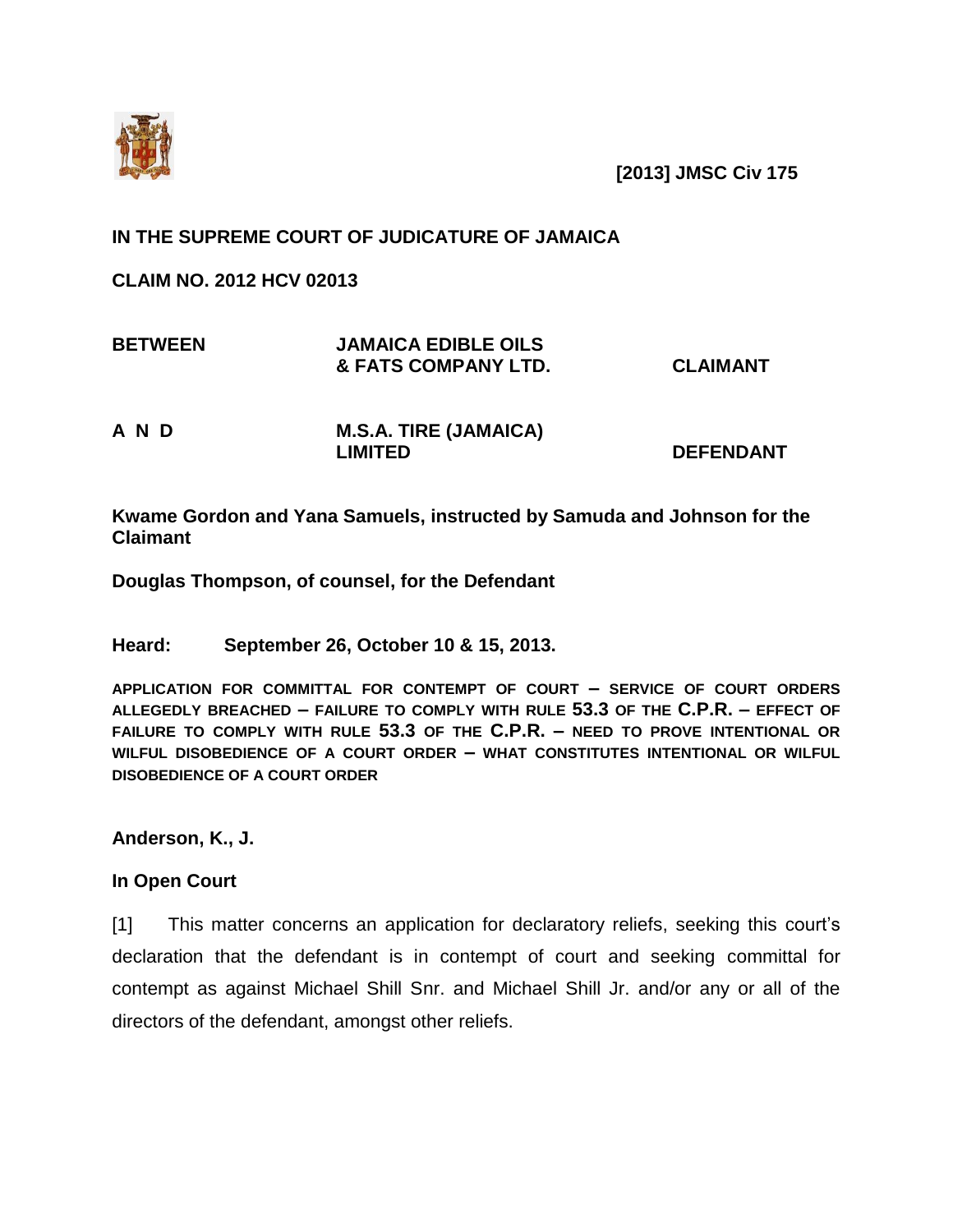[2] The application is centred around the alleged and eventually, admitted failure of the defendant to comply in all respects, with the order of Mr. Justice Raymund King which was made on February 25, 2013.

[3] It has been alleged that the defendant failed to provide information on the value and location of all the relevant property, inclusive of all the equipment and machinery and any other assets including bank accounts, held by the defendant in the jurisdiction, up to the value of US\$176,000.00 on or before March 18, 2013 and that the defendant has failed to respond to the affidavits of Major Alva Anthony Young as respectively filed on April 10 and December 12, 2012, by March 18, 2013.

[4] Two affidavits in support of application have been filed, along with an affidavit of service. In response, the defendant has filed one affidavit, that being the affidavit of Michael Shill Snr. This court has carefully considered and taken all of these affidavits into account.

[5] Court accepts that the defendant has been properly served, as a matter of law, with the order of Mr. Justice King, which was allegedly breached by them and that such order, when served on April 26, 2013, contained within it, the requisite penal notice, in accordance with **rule 53.3 of the C.P.R**.

[6] The relevant order of Mr. Justice King, was made on February 25, 2013. Subsequently, that order was perfected and filed on February 28, 2013. That order was, as things transpired, served on the defendant, via its attorney- at-law on record, namely, Mr. Douglas Thompson, on March 1, 2013. Evidence of such service and the order so served is attached as Exhibit, 'MGA 2', which has been deposed to in support of applicant's application, by Marilyn Golding-Anderson, who is the claimant's company secretary. What is also clear though, from that particular exhibit, is that there was no penal notice attached to that order of Mr. Justice King, when the same was first served on the defendant. The failure to have attached the requisite penal notice to that order, when it was first served, whilst affecting the validity of any application for either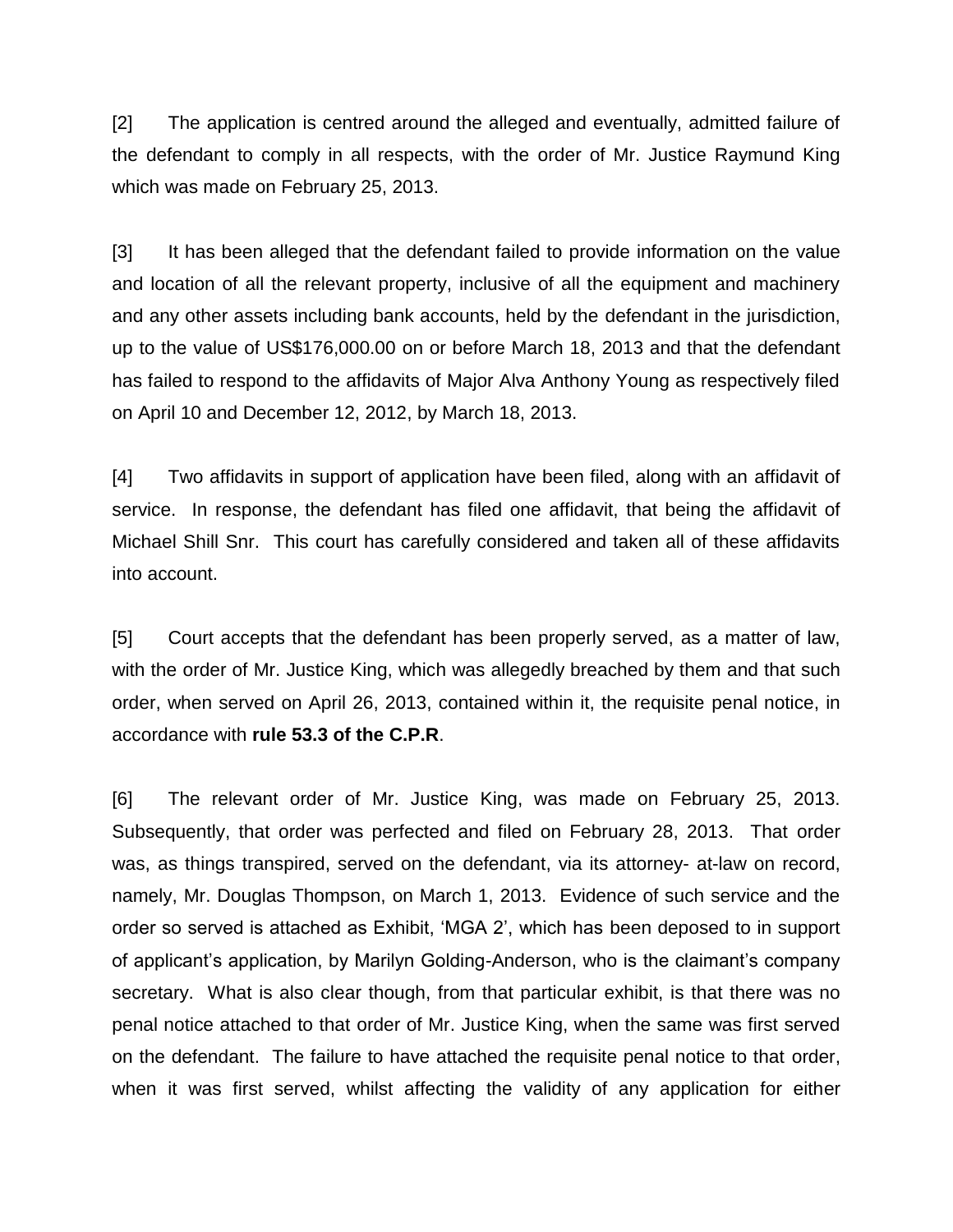committal or confiscation of assets order to be made for against the defendant, would by no means, preclude this court from declaring that the defendant has acted in contempt of court and imposing on them, alternate orders, than either committal or confiscation of assets. The applicant has filed a separate affidavit, which has been described in its heading as – 'Affidavit of Service Of Order.' That affidavit has been deposed to by Colleen Chin, who was, at the date when she deposed to that affidavit, a legal secretary employed to the law firm of the claimant's attorneys – Messrs. Samuda and Johnson, attorneys-at-Law. In that affidavit, Ms. Chin has deposed to having, on April 26, 2013 attached a penal notice to the directors of the defendant, to the order of Mr. Justice King, which has been attached as an exhibit to her affidavit. She further had deposed therein, to having handed a copy of the said order to a legal clerk employed to Samuda and Johnson, for the purpose of enabling his service of same. The same was so served and Exhibit 'C.C.2' as attached to Ms. Chin's affidavit, shows that the defendant's attorney – Mr. Thompson, was served with same, on April 26, 2013.

[7] Of course, as of April 26, 2013, the orders of Mr. Justice King, requiring that the defendant provide information on the location and value of all the relevant property inclusive of all the equipment and machinery ad any other assets including bank accounts, held by the defendant in the jurisdiction up to the value of US\$176,000.00, **on or before March 18, 2013**; and that time is extended to March 18, 2013, for the defendant to file affidavits in response to the affidavits of Major Alva Anthony Young filed on April 10 and December 12, 2012, would have expired insofar as the proposed committal and/or declaration of contempt, arising from the alleged failure to comply therewith, are concerned. This must be so, since, by the time when that order was served, with the penal notice attached to it, the time for compliance therewith, in either of those specific respects, that is, two of the orders therein, which the claimant now seeks to have the defendant found in contempt for a breach of, had already expired.

[8] This is why **rule 53.3(c) of the C.P.R.** makes it clear that not only can this court not make either a committal order, or a confiscation of assets order unless the order was, when served, not only endorsed with the requisite penal notice, as per **rule 53.3**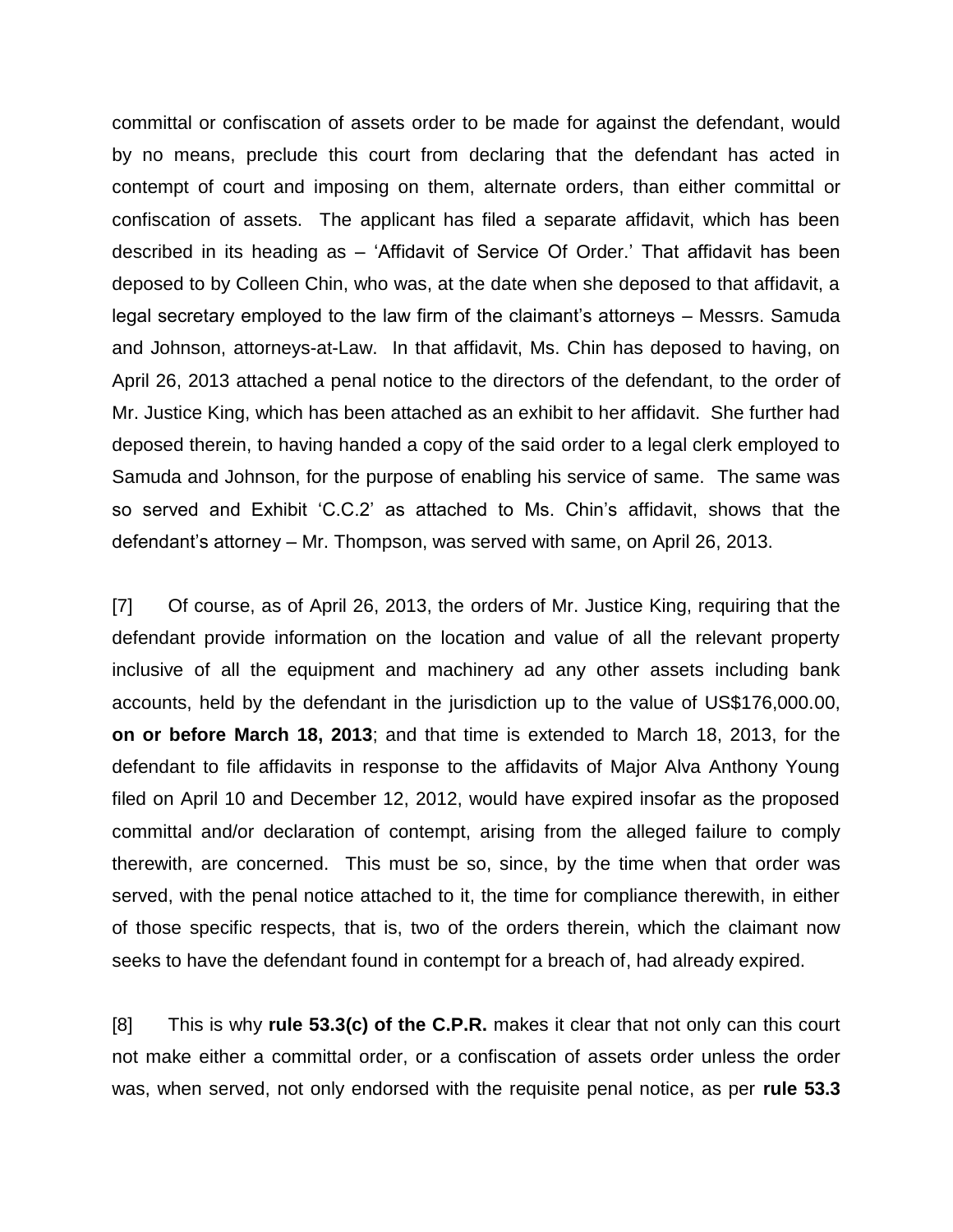**(b) of the C.P.R**, but also, that where, as in the case at hand, the order required the 'judgment debtor' – this being a term which is defined in **rule 53.12(2)** as including a defendant or respondent to an application under **rule 53.10** (which this application is), to do an act within a specified time or by a specified date, it was served in sufficient time to give the judgment debtor a reasonable opportunity to do the act, before the expiration of that time, or before that date. In that regard, it inexorably follows, that since an order seeking either committal or confiscation of assets, cannot be made unless the requisite order was not only personally served on the 'judgment debtor,' but was also, an order which, when served then had endorsed on it, the requisite penal notice, it is that order so endorsed and properly so served, which must have been served in sufficient time, to have enabled the 'judgment debtor' to have had a reasonable opportunity to do the act, before the expiration of the relevant date, which, in the case at hand, was: March 18, 2013.

[9] In committal proceedings before this court, procedural requirements must be strictly complied with. This not only though, holds true, for committal proceedings, but also where a confiscation of assets order is sought, arising from a finding that a party such as the defendant therein, is in contempt of court. In that regard, this court equates a confiscation of assets order and a committal order, in terms of the severity of those orders, with an attachment order, such that this court concludes that strict compliance with the rules of the court applicable to the making of any such order, must be strictly complied with, if this court is to be in a position to make wither a committal or confiscation of assets order. See: **Townsend v. Townsend** – [1907] P. 239; and **Hampden v. Wallis** – [1884] 26 Ch. D. 476; and **Gordon v. Gordon** – [1946] 1All E.R. 247, esp. at p. 250. per Ld. Greene, M.R. (as he then was). If it were not so, then why would there have been the need to have enacted as law, **rule 53.3 of the C.P.R.,** which imposes special conditionalities, not simply upon a person or entity who/which has been determined by this court, as having been in contempt of court, but in a situation wherein it is sought to have this court make either a committal, or a confiscation of assets order. This must be so, since if a person is declared by this court, as being in contempt of court, this court would then be empowered to make various orders, only two of which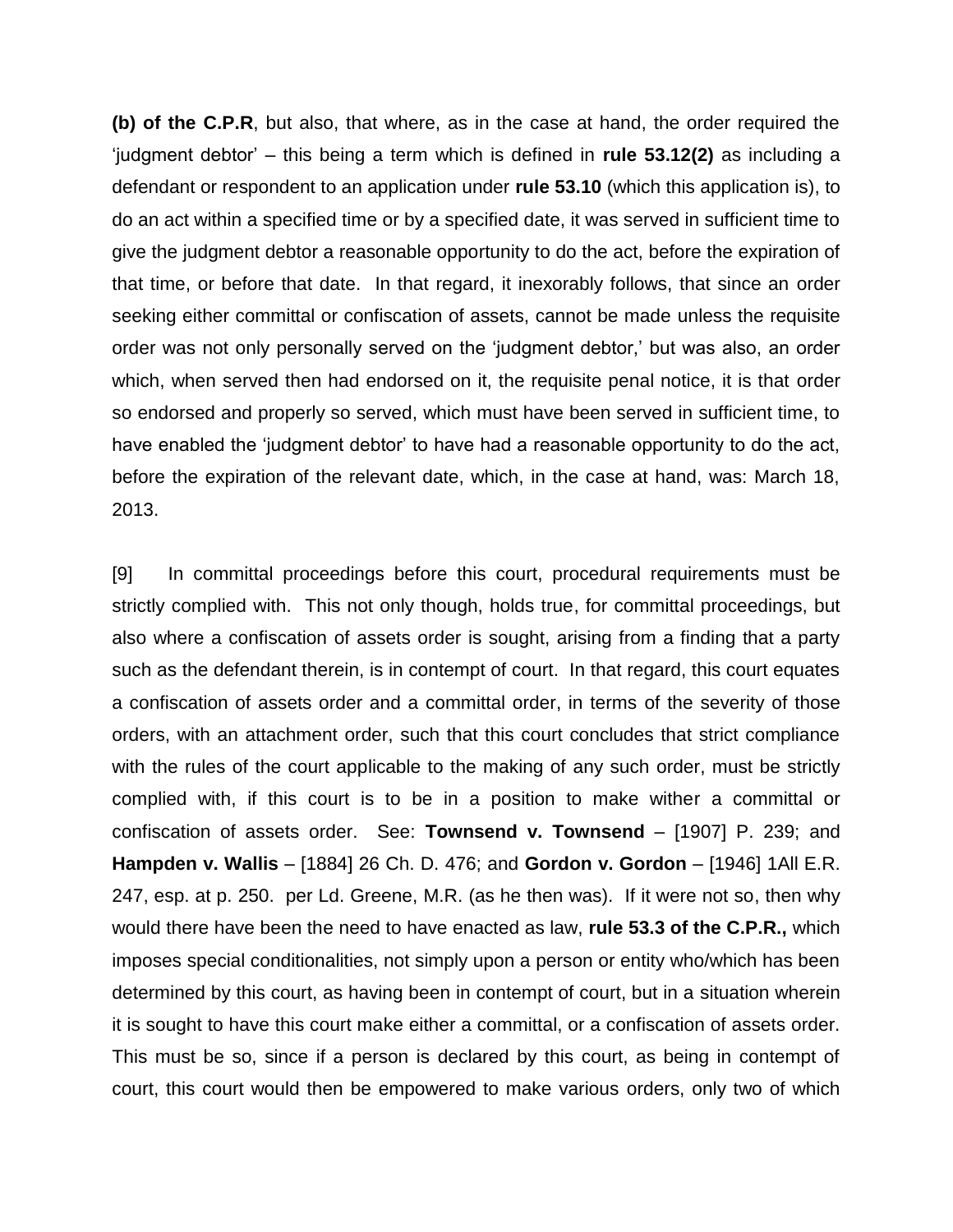would be, the making of either a committal order, or a confiscation of assets order. As such, it is clear that **rule 53.3 of the C.P.R.** requires even more to be done than would otherwise be required in respect of contempt proceedings, if it is that the applicant is seeking that this court make either a committal, or confiscation of assets, order.

[10] In addition to the powers as set out in **rule 53.10 f the C.P.R.**, if a person or party is determined by this court as being in contempt of court, this court has the power to fine the contemnor, take security for good behaviour, or issue an injunction. Accordingly, it is this court's considered opinion, firstly, that the failure to comply with **rule 53.3 of the C.P.R.** will not render futile, an application for declaration that a person or party is in contempt of court, nor will such failure, in and of itself, prevent this court, if it has determined that a person or party is in contempt of court, from making orders other than a committal, or confiscation of assets order.

[11] This court has noted that a representative of the defendant was present when the relevant court order was made. This though, notwithstanding, does not exempt the applicant from their need to comply with **rule 53.3 of the C.P.R.** if they wish this court to either make a committal, or a confiscation of assets order. This must be so, since the primary purpose of **rule 53.3 of the C.P.R.**, is not merely to ensure that the defendant in a case such as the present, knows of the orders made, requiring that they do certain things by a specified date and also that such defendant knows of same in a timely way and equally importantly, that such defendant knows in a timely way, that if there is failure to comply with that court order within the requisite specified time-frame, then that defendant may be liable to be imprisoned, or have his/her/their assets confiscated. In respect of the matter at hand **rule 53.3 of the C.P.R.** was not complied with by the applicant and therefore, this court is unable to either commit the defendant for contempt of court (if the defendant were, to be determined as being 'guilty' of such), or to make an order confiscating the defendant's assets (this even if, the defendant is in contempt of court).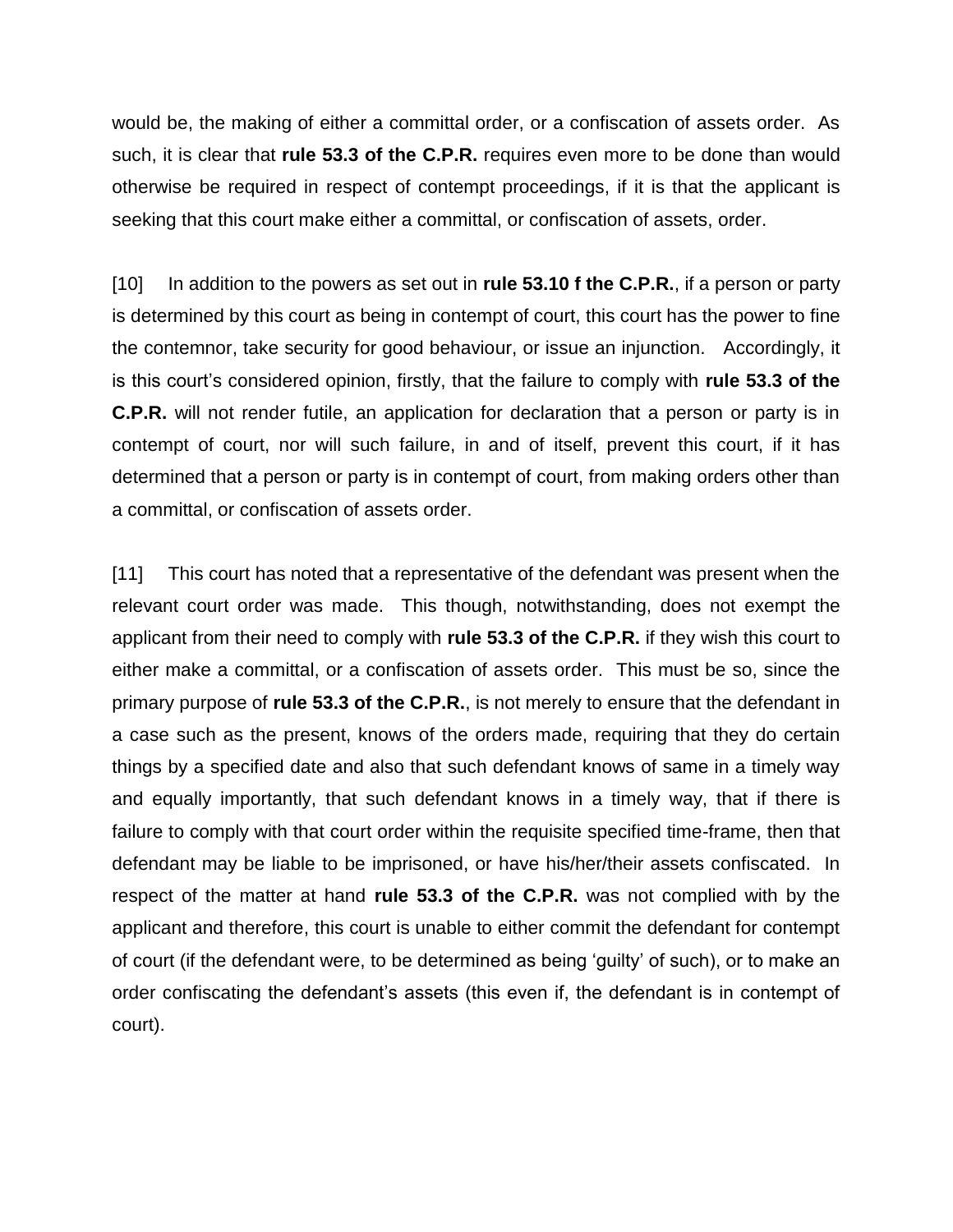[12] In their application, the applicant not only wishes this court to declare that the defendant is in contempt of court, but also to make an order confiscating the defendant's assets up to a value of US\$176,000.00; and/or to make an order of committal against any and/or all of the defendant's directors. These orders of confiscation and/or committal, for reasons already provided herein, cannot and will not be made by this court.

[13] It should be noted that somewhat understandably, the applicant has sought to, dispense with 'personal service' of the order of Mr. Justice King on the defendant. The applicant has no doubt sought this, because the relevant order was served on the respondent/defendant, via its attorney-at-law on record – Mr. Thompson. Suffice it to state though, that having so served that order that is equated with 'personal service', at least for the purposes of Jamaica's rules of court. This is so, because **rule 6.2 (a) of the C.P.R.** provides that – '*Where these Rules require a document other than a claim form to be served on any person, it may be served by any of the following methods – a) any means of service in accordance with Part 5....*' **Part 5 of the C.P.R.** when read along with **Part 6 of the C.P.R.**, allows for service of a document on a party via that party's attorney-at-law on record and provided that the party to be served personally, is served via his attorney on record and that attorney certifies that he or she accepts service on the defendant's behalf, then service is to be taken as having been duly effected, 'personally'. As such, this court need make and will make no order dispensing with personal service of the order of Mr. Justice King, as was made on February 25, 2013.

[14] Whilst his court has, as aforementioned, the power to make various orders, by no means limited to commitment or confiscation of assets orders, in respect of a party or person found as being in contempt of court, it must be noted that, in respect of the application now under consideration, the only other orders sought, which could properly arise and be made by this court, if the defendant were to be determined as being in contempt of court, would be the order designated as number 6 in the notice of application for court orders. That order reads as follows:-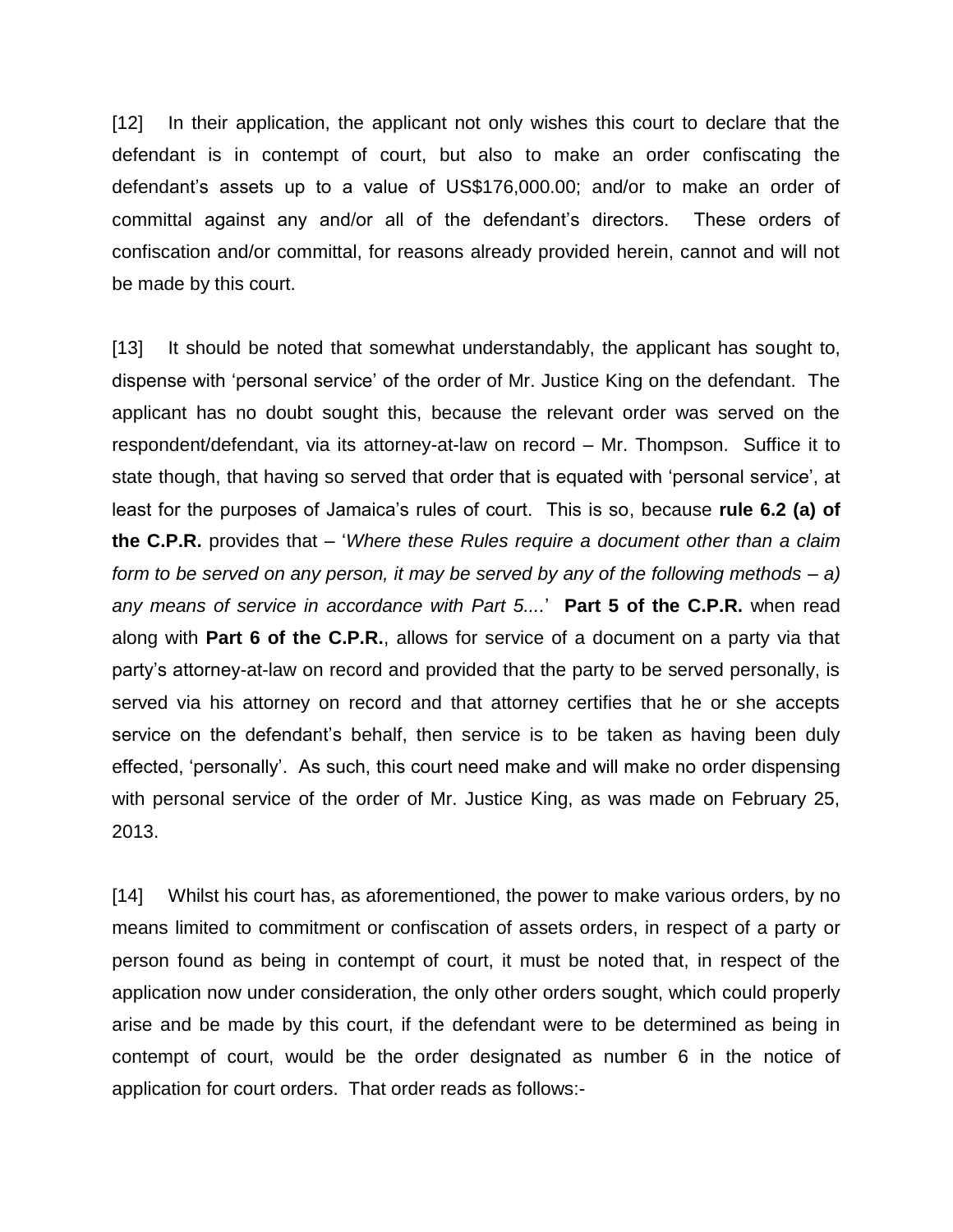It should be noted that another order sought by the applicant, is for costs of this claim to be awarded to it. As the claim has not yet been determined and this is not either an application by the claimant, for summary judgment to be awarded in its favour, nor for the defendant's statement of case to be struck out, this court is not lawfully empowered to, and will not, at this stage, make any order awarding the costs of this claim to the claimant. Such costs will follow the event, once a judgment on this claim has been duly rendered by this court. The outcome, in terms of that judgment, must therefore be awaited, so that an order as to the costs of this claim can therefore be made in favour of the appropriate party.

[15] There still remains to be considered also, the claimant's application for an order that the defendant provide an account of the machinery and equipment belonging to it, wheresoever situate, on or before May 29, 2013. This court is of the view that it can make such an order, which would be tantamount to an order extending time, or alternately, perhaps would more appropriately be considered as being a fresh order of this court, in similar terms as the previous order made by Mr. Justice King, of this court, the only difference between that order as was previously made by Mr. Justice King and this order, being the date by which compliance with same, is to take effect.

[16] Although an affidavit in that respect can be ordered as part and parcel of this court's general powers of case management, without there being the need for this court to first find the defendant as being in contempt of court, in order to make such an order, nonetheless, this court will not make that order. That order will not be made, since it would be pointless to now do so. It would be pointless because, although it has been provided very late and certainly well beyond the prescribed time, the defendant had, on October 9, 2013, filed an affidavit, which has been deposed to by one of its directors, namely, Michael Shill Snr. and in that affidavit, he has deposed to the location of the defendant's machinery and equipment at present. In addition, he has deponed to the defendant owning no other assets, apart from the equipment and machinery which were, as was deposed to in an affidavit filed by the defendant and which was deposed to by another of the defendant's directors, namely: Michael Shill Jr., then stored at Lot 7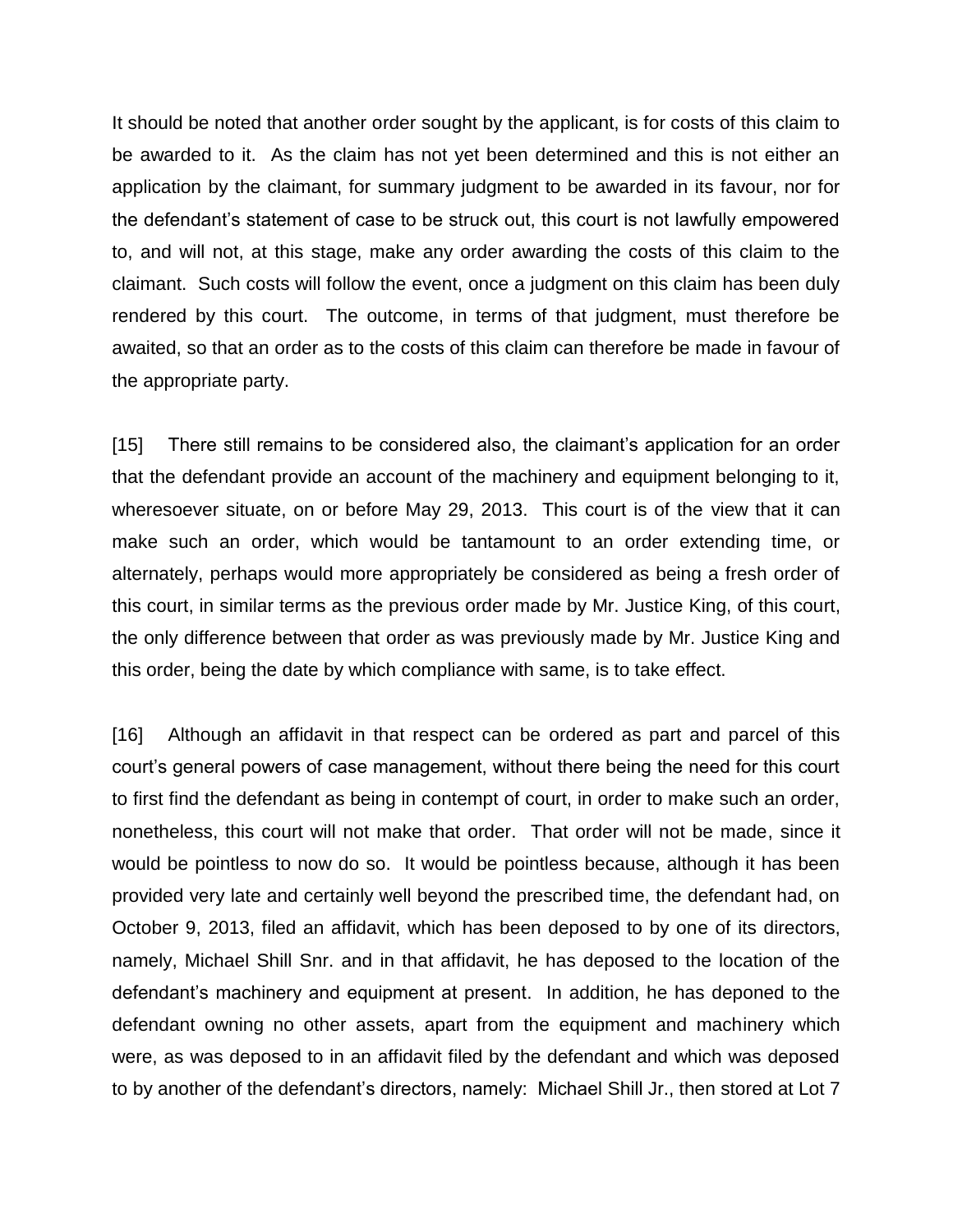Naggo Head, Industrial Estate, in the parish of St. Catherine. Since then, as specified in the defendant's latest affidavit, by Michael Shill Snr., those assets were removed to Wally's Garage at 435 Spanish Town Road and presently, remain stored there. In addition, it seems that the defendant's directors – Michael Shill Snr. and Jr., have drawn a distinction between 'assets' and any sums held by the defendant in any bank account(s). Notwithstanding so though, it has been deponed to, in the defendant's latest affidavit, by Michael Shill Snr., that all bank accounts owned and/or operated by the defendant in Jamaica, were disclosed in the affidavit of Michael Shill Jr. as filed on February 22, 2013. As such, there would be no usefulness to this court essentially repeating its earlier order as regards disclosure by the defendant of information as regards those bank accounts and machinery and equipment, bearing in mind that at least as of now, that order has been complied with, albeit, undoubtedly far later than as was required by the order of Mr. Justice King.

[17] The next question which must be answered by this court at this time therefore, is as follows: **Is the defendant in contempt of the court order which was made by Mr. Justice King on February 25, 2013?** In answering this question, this court must first carefully consider which order as made by Mr. Justice King, the defendant has allegedly breached. It is alleged that they breached orders nos. 2, 3 & 5 of same. Interestingly enough, the applicant has not, in its grounds for this application, not even in a manner whereby it could reasonably be inferred, put it forward as a ground for the application, that the defendant acted in breach of order no. 3 of the order of Mr. Justice R. King. On the other hand, in their grounds for this application, it has specifically been averred that the defendant has failed to comply with the very essence of orders Nos. 2 & 5 of Mr. Justice King's 'order'. Nonetheless, although for the first time, orally or otherwise declared as a ground in oral arguments advanced before this court, in support of this application, by counsel for the applicant, this court will address it mind to it, very briefly, since in this court's view, it will not and cannot constitute a ground upon which the claimant's present application can properly succeed. That is so because that order (no.3), restrained the defendants from disposing of, or transferring, charging or diminishing the value of, or in any way dealing with assets in its name, wheresoever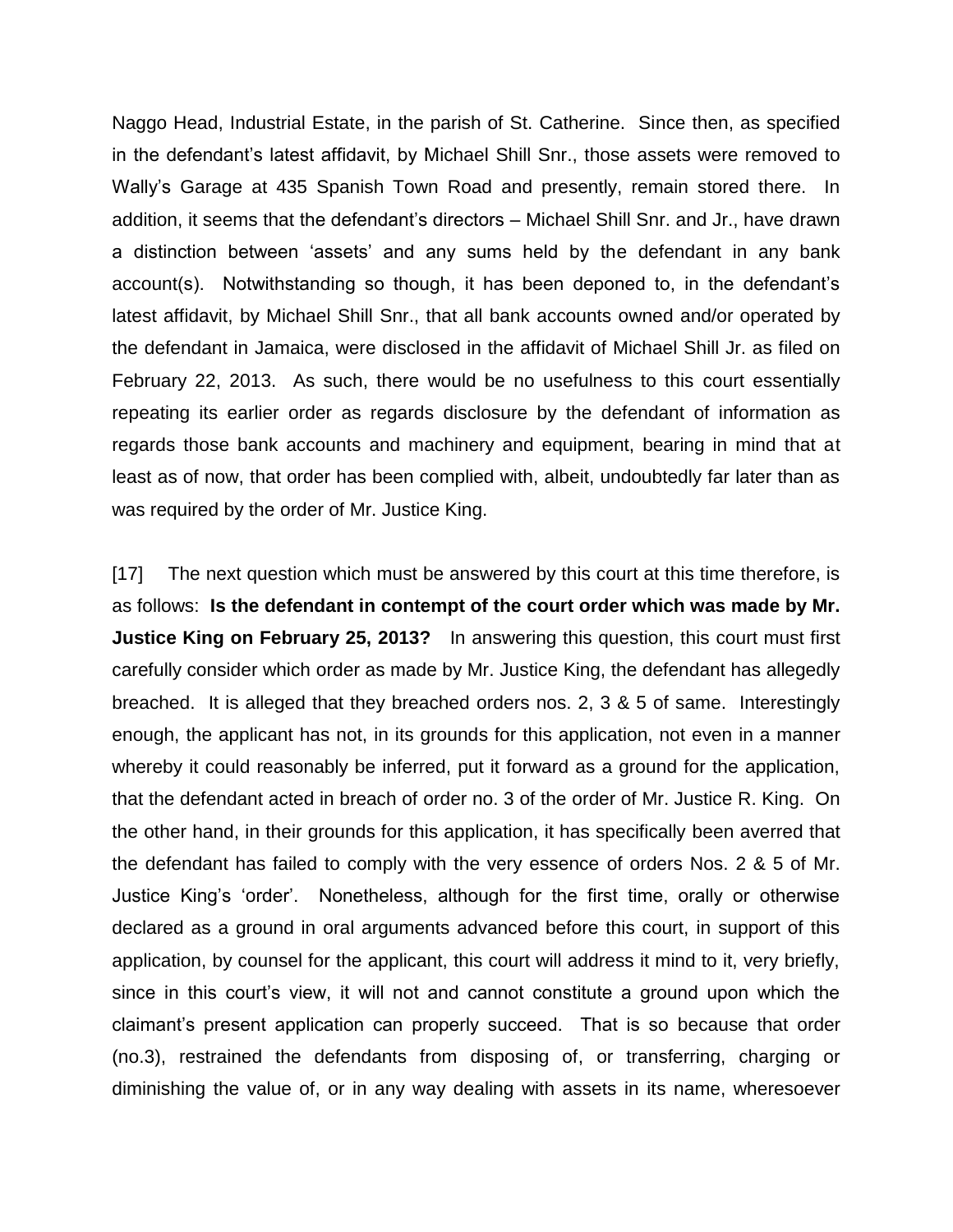they may be situate in the jurisdiction up to the value of US\$176,000.00 until June 11, 2013, or until further ordered. Whilst the claimant has provided evidence that the defendant has attempted, subsequent to the making of Mr. Justice King's order to dispose of its assets in terms of its machinery and equipment, there is no evidence that any such machinery or equipment has either been actually dealt with, or disposed of, or transferred, or charged, or the value thereof, diminished. The order no. 3 as made by Mr. Justice King, did not preclude the making of an attempt to dispose of that machinery and equipment. Whilst therefore, this court may be willing to accept that the defendant has breached, 'the spirit' of Mr. Justice King's order no. 3 as made on February 25, 2013, nonetheless, in order for this court to properly declare a person or party as being in contempt of court, this court must first find that such person or party, has been in default of compliance with an order of the court, this as distinct from said person or, party having breached 'the spirit' of the relevant court order, but moreover, that said person or party, has acted in wilful, or in other words, intentional disobedience of the relevant court order. See in that regard, my earlier judgment – **Margaret Gardener and Rivington Gardener** – [2012] JMSC Civ 160. There has not been, as yet and hopefully, there never will be, any disobedience of order no. 3 of the order of Mr. Justice R. King.

[18] The order granting an extension of time to file affidavit evidence in response (order no.5), has not been breached. This was a permissive order, as distinct from a mandatory one. The defendant is being afforded time to file affidavit evidence in response to that which is to be taken as equivalent to the claimant's particulars of claim. Affidavit evidence is the means by which, the claimant has been afforded the opportunity to set out its particulars of claim. See **rule 8.1(b) (ii) of the C.P.R.** in this regard. **Rule 10.2(2)(b) of the C.P.R.** permits the defendant, if they wish to defend the claim, to do so by means of filing a defence by means of affidavit evidence. If the defendant chooses not to defend the claim by means of filing any affidavit evidence, as a defence to same, or to file any acknowledgment of service, then, upon the first hearing of the fixed date claim form, this court can treat same as the trial of the claim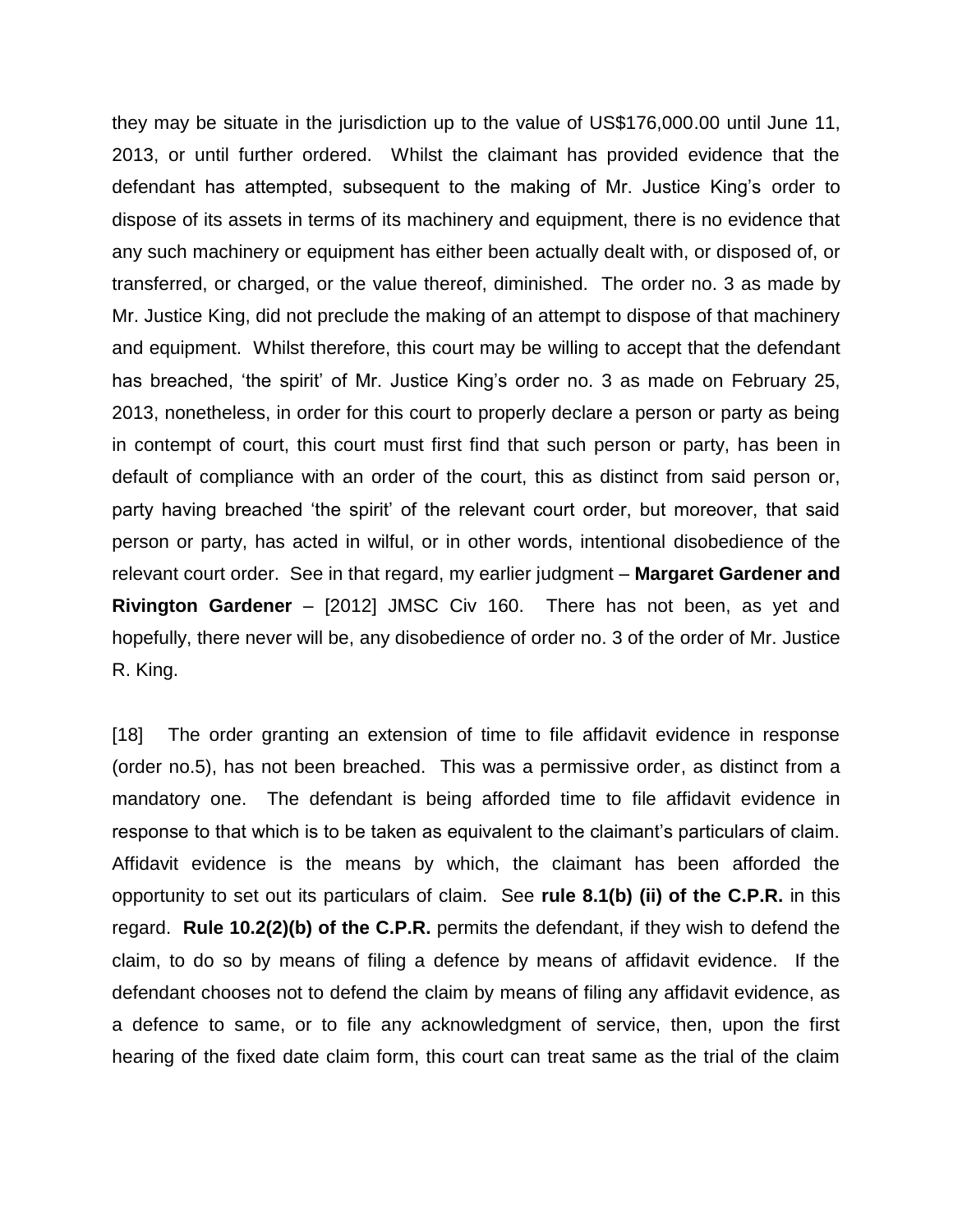and therefore, may at that first hearing, award judgment in respect of the claim. See **rule 27.2(8) of the C.P.R.** in this regard.

[19] To this court's mind, the failure of a person or party to do something which he or they is/are permitted to do by means of a court order, cannot properly enable this court to determine/declare that person or entity as being in contempt of court. The situation would be different, if that order was a mandatory one and there had been a wilful disobedience of same. In the case at hand, order no. 5 as made by Mr. Justice King, is merely a permissive order.

[20] There is no doubt that there has been a failure of the defendant to comply with order no. 2 of Mr. Justice King's order made on February 25, 2013. That failure occurred insofar as such disclosure, by means of affidavit evidence, although very recently provided, by means of affidavit evidence which was filed on October 9, 2013, was provided long outside of the time period which was ordered by Mr. Justice King, of this court, on February 25, 2013, this being March 18, 2013.

[21] The defendant has contended, in response to this application, that whilst said breach is admitted, it is by no means accepted that such breach should result in a declaration that the defendant is in contempt of court. It is further contended by them, that there has been no proof by the applicant, that on the defendant's part, there was any wilful disobedience of that particular order (order no. 2). Furthermore, the defendant has asserted that not only is proof beyond any reasonable doubt required if the defendant is to be declared as being in contempt of court, but also, that the claimant/applicant has failed to meet and discharge that burden, in respect of its present application.

[22] This court accepts that in respect of an application such as this, although it arises out of a civil claim, it is the criminal standard of proof which is applicable. See: **Yianni v Yianni** – [1966] 1W.L.R. 120 and **Sookraj v Comptroller of Customers and Exercise** (C.A. – Guyana) – [1991] 48 W.I.R. 163, at p.169.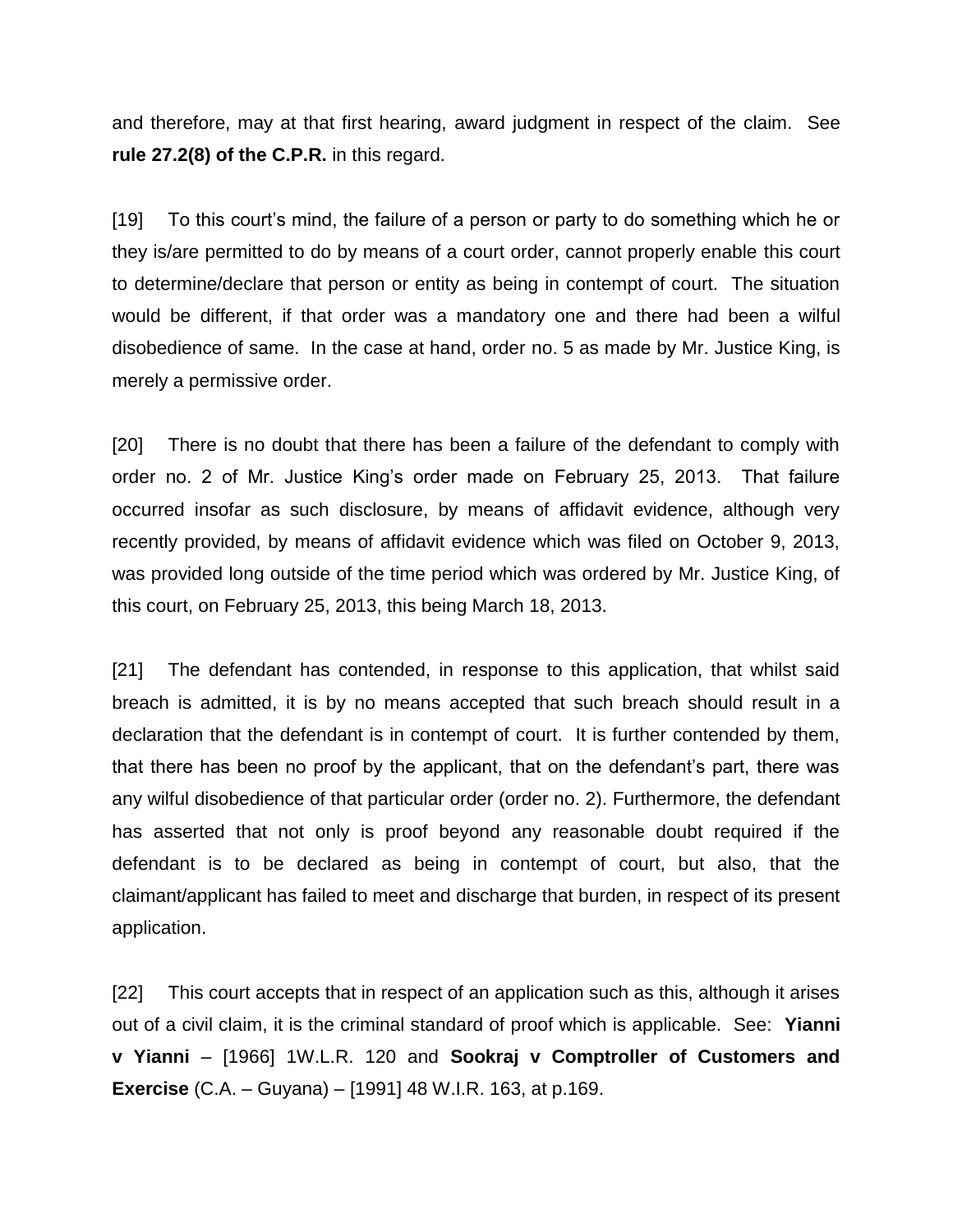[23] The defendant has asserted that whilst they were in breach of the relevant court order, they essentially did not view it as necessary to provide the required information, when and how required by virtue of this court's order, or at all, since, accordingly to them, the claimant already know about the back accounts, as well as the whereabouts of the relevant machinery and equipment.

[24] With all due respect to the defendant and to his counsel, this court must categorically state that this is, far from being a 'defence' to this application, which weakens the strength of same, it actually, further strengthens it. When a court makes an order, it is not for a person or party who is expected to be in compliance with same, to decide on whether and/or in what circumstances, he or they should be in compliance with same. Persons/parties in relation to whom court orders are made, must always comply with those orders, whether he/they agree with same or not, or whether he or they believe that such order(s) will be of assistance or use to anyone, or not. If it were to be otherwise, we would be operating in this country, by rule of man, rather than by rule of law. An order of a court, even if irregular, must be obeyed, unless and/or until it is set aside. See: **Isaacs v Robertson** – [1984] 3 W.L.R. 705.

[25] This court accepts that casual or unintentional disobedience of a court order will not constitute contempt. If though, in respect of the matter at hand, this court concludes that it has been proven beyond any reasonable doubt, that the defendant's conduct in failing to comply, was intentional, it is not necessary to prove that they appreciated that their conduct was a breach of the court's order, provided of course, as this court has found also proven beyond any reasonable doubt, the defendant knew all of the facts which made his intentional conduct, a breach of the court's order. See: **Spectravest Inc. v Aperknit Ltd.** – [1988] F.S.R. 161**,** as referred to in **The White Book, Vol. 1 [2000]**. In the matter at hand, the defendant, for their own reasons, simply chose not to comply with this court's order as made by Mr. Justice King. That the defendant may not have realized that he would have been in breach for having failed to do so, is perhaps a matter that can better be considered by this court, for the purpose of deciding what